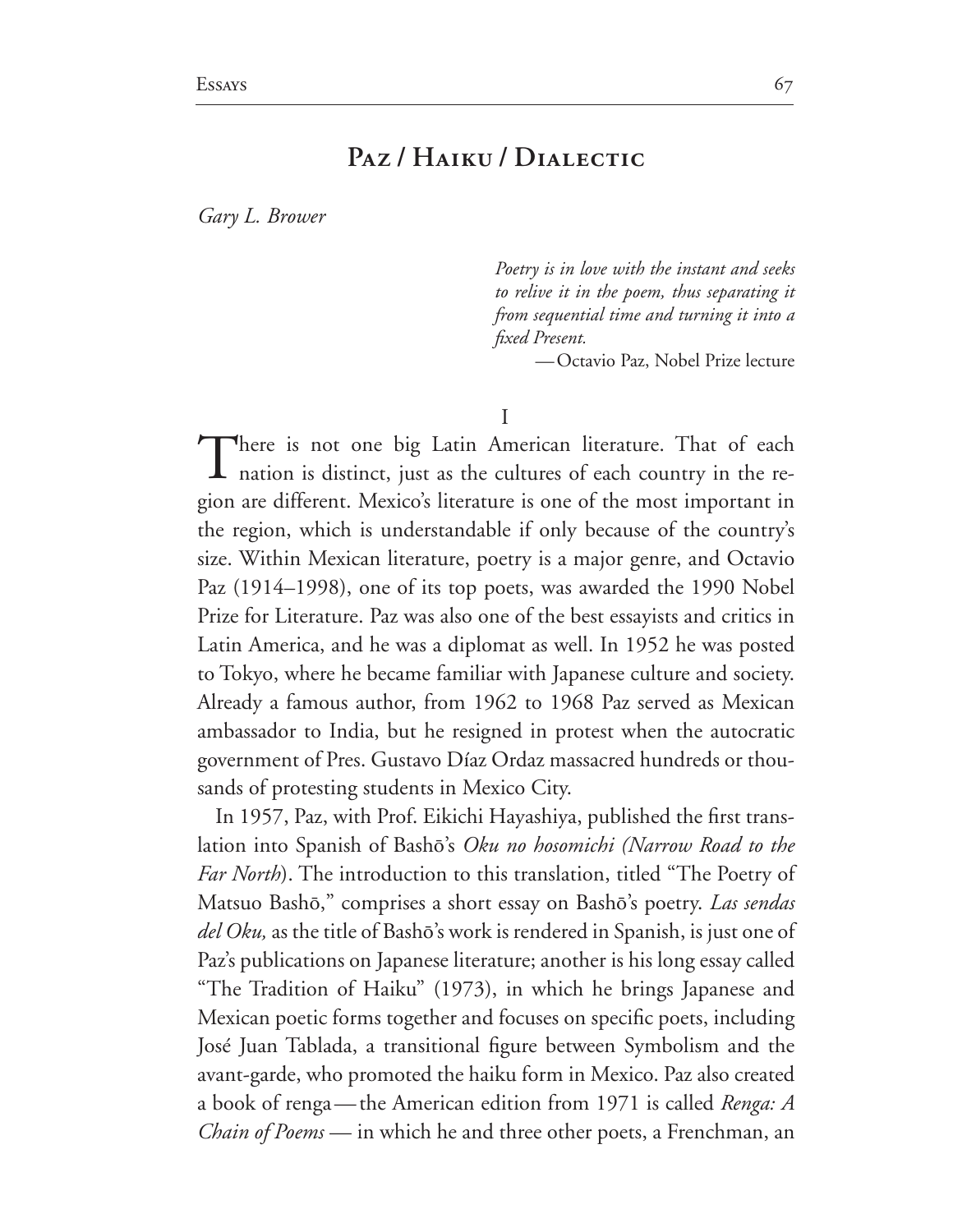Italian, and an Englishman, collaborated. Paz himself wrote only a few haiku, however, for example, a series in homage to his favorite *haijin*, called "Bashō an." Three examples:

| The world fits            | Mud in the quiet puddle: |
|---------------------------|--------------------------|
| into seventeen syllables: | tomorrow dust            |
| you in this hut.          | dancing in the street.   |

## $D<sub>AWN</sub>$

On the beach, bird-foot writing: the wind's memoirs.

 $\mathbf{H}$ 

Daz was not only a word artist, he was also an intellectual who ab-**1** sorbed ideas and all forms/genres of music, art, history, and philosophy, as well as an acute observer of human society. From his own background, he learned of Hispanic literature and European culture early, then also the many facets of Mexican history, indigenous cultures, and art. He was a polyglot, an all-around Renaissance man, who synthesized everything of worth and interest with which he came into contact. The key word to describe Paz's intelligence is "synthesis," but the term also has a wider application to Paz and his work. Synthesis is a union of opposites that brings together disparate elements into a new understanding of a subject (as opposed to analysis, which is a rationalist process of disassembling the parts in order to understand the whole). Our two-lobe brain comprises one part that tends to intuitive perception and another that tends to rational understanding; that is, one is oriented toward synthesis and the other analysis.

Early in his career Paz was familiar with Hegelian and Marxist thought. He met and joined with André Breton and the Surrealists in France, hobnobbed with top writers in Spain, came under the influence of Freud and Jung (and later, Existentialism), and studied Asian philosophies, art, and literatures. He attended the World Congress of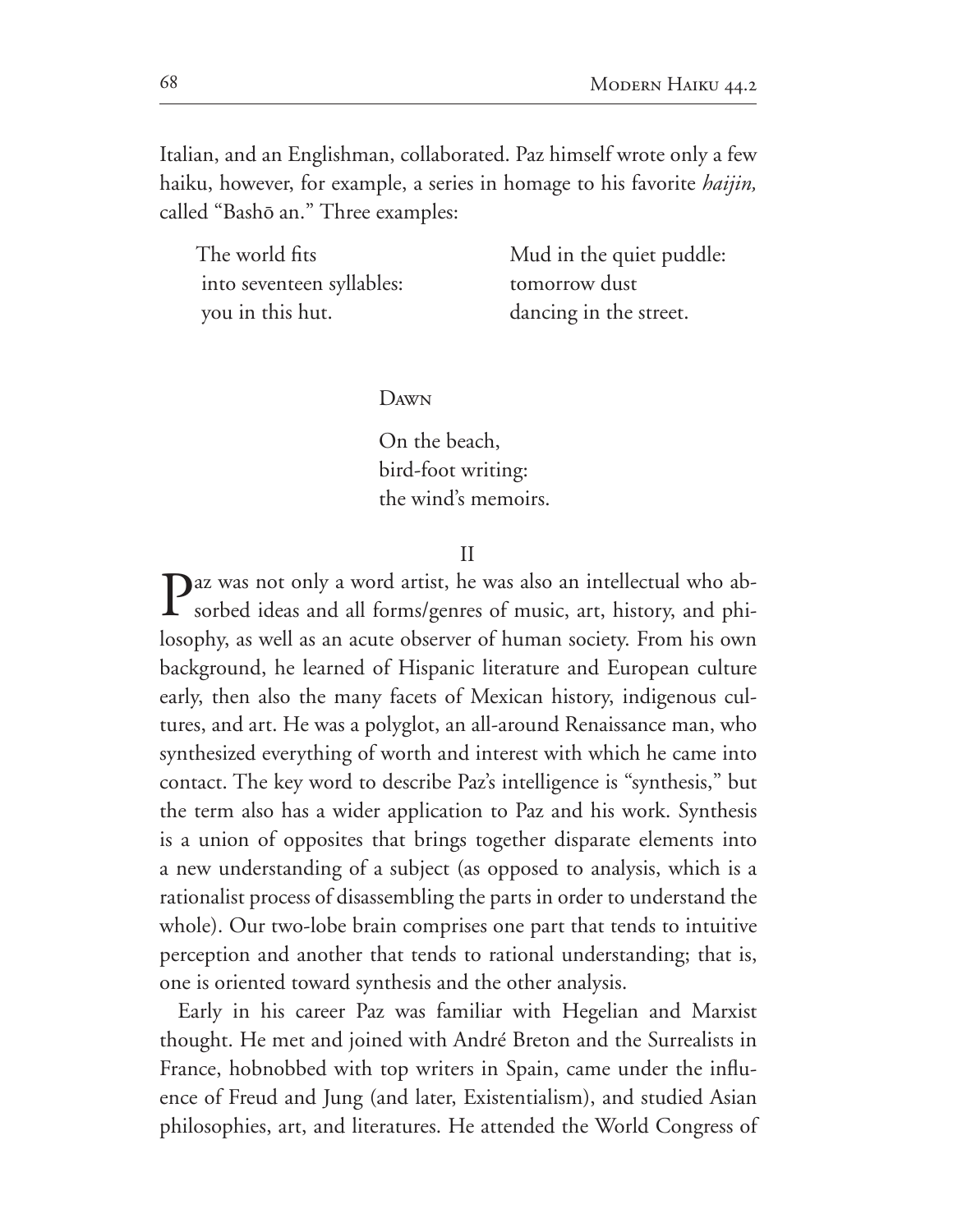Essays 69

Writers (Madrid, 1937) organized by Pablo Neruda to support the Spanish republic against the fascist uprising of Gen. Francisco Franco. Paz subsequently rejected communism while taking parts of Marx ism into his ideas. From all of these experiences he developed his own philosophy, worldview, and aesthetic—even an approach to creation itself. These were, of course, synthetic. How his interest in haiku and other Japanese artistic endeavors developed out of this personal phi losophy is the focus of this essay.

Paz brought mind and body together: the corporeal/physical and the artistic/intellectual are joined in his philosophy, also space (interior/ exterior) and time (linear/historical and circular/mythic), all subsumed into the psychic structures he creates with words—that is, "poems." Hegel's dialectic comprises a thesis, antithesis, and synthesis, the join ing of opposites into a hybrid, which then breaks into the same pattern again, recapitulating *ad infinitum*.

Without this dialectical model there is no way to describe the nature of history in a progressive way. This is why for centuries the general view was of a pendulum in which human activity swung one way, then the opposite, back and forth, only thesis/antithesis or action/reaction in perpetual lock-step. In other words, the concept was that there can be no forward motion in life, that everything remains the same. The Hegelian dialectic is a sort of pyramid. The thesis and antithesis (the opposites) form the base, and they resolve into a combination/synthesis at the top. To such a dialectic Paz assigns his most important values, those that define the process of perception itself (intuitive vs. rational perception; right vs. left lobe—as they relate to creativity.

For Paz the moment of creative synthesis is equivalent to that of ar tistic insight or sexual orgasm (not, of course, experienced in the same way), a moment of ecstasy in which humans are beyond themselves, transcending their consciousness, at the apex of sexual explosion or implosion, which is the *instante resplandeciente* ("resplendant instant"), a momentary physical and mental place beyond life and death, a momentary source of creation, past linear time in the *presente perpetuo* joining the circle and the line, female and male, rational and intui tive, the two lobes in unison. It is the moment of perception. Or the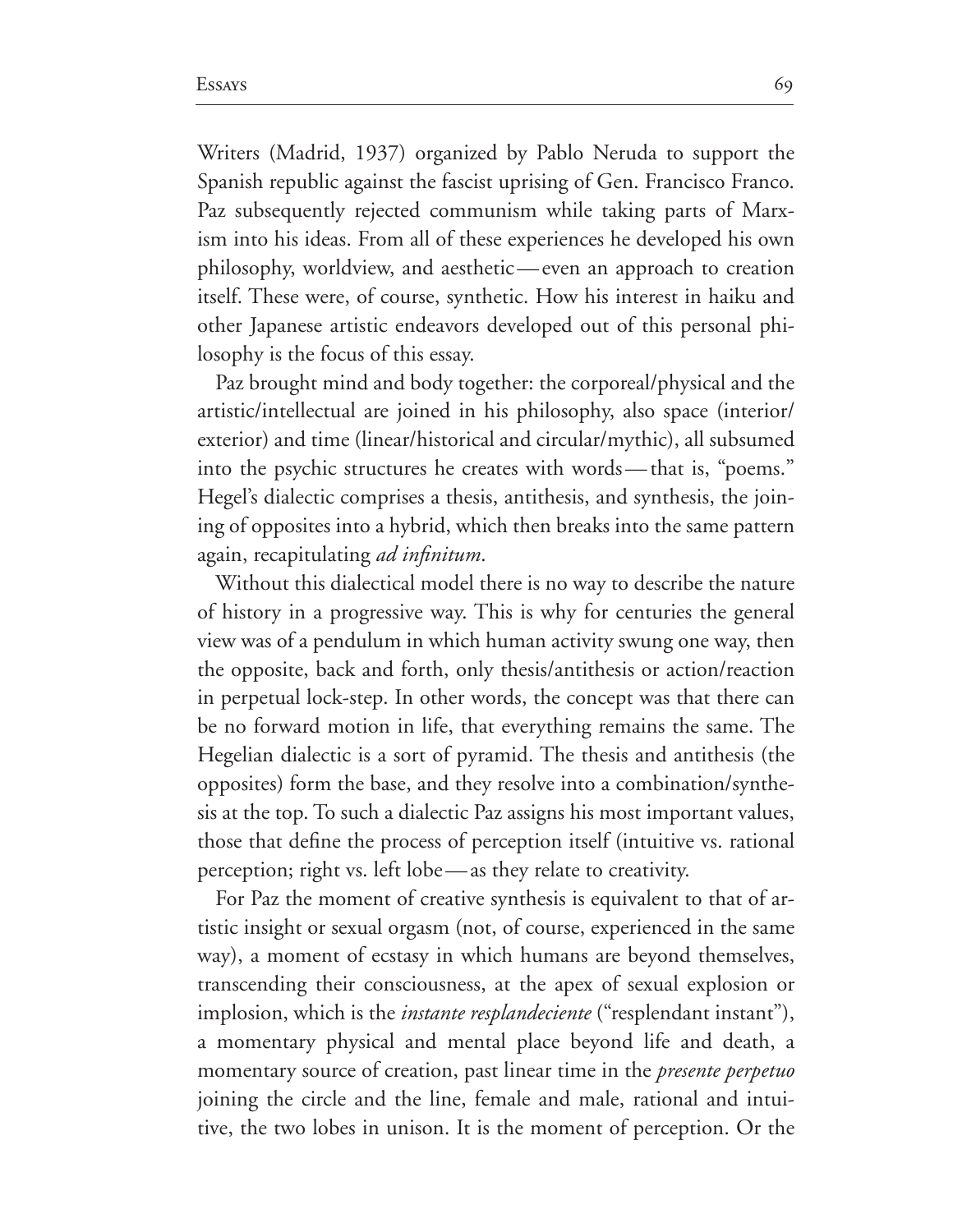moment of conception. Or the moment of inspiration. Or the moment of centering oneself in communion with another. Or a moment of pleasure that can have later consequences. This moment can also be that instantaneous, intuitive, non-rational perception that is a focus in Zen Buddhism as manifested in classical haiku, in the Japan before the arrival of Westerners and their rationalism. In fact it may be that classical haiku as a synthesis of intuitional perception was perhaps expressed in seventeen syllables because, beyond a few syllables, the human mind will revert to the lobe that generates rational analysis.

Critic Martin Stabb says of Paz's views that "physical fusion ... leads to—or is itself—a communion, … a way back to the primordial, … a temporal ground of Being." And further, "In love the couple endeavors to participate once again in the state in which life and death, need and satisfaction, sleep and action, words and images, time and space ... are all fused into one reality" (199). In terms of Paz's focus on the circle (the feminine) and the line (the masculine), which can give transcendent meaning to simple form, history is the line of historical events that stretches from the past to the future. The circle is mythic time related to synthesis, which makes us think of the DNA double helix or the circular sunstone calendar of the Aztecs (the focus of Paz's long, circular-structured poem Sunstone). The dialectic, which can take a triangular form (thesis/antithesis/synthesis), suggests the pyramids of Teotihuacán, Yucatán, or Egypt. However, the tip of the pyramid could perhaps be interpreted as an equivalent place of transcendence, symbolically or poetically, indicating the moment of transcendence, the "resplendent instant" as if at that moment we are dancing on the head of a pin, or the pinnacle of a pyramid, in an emotional moment that changes our body chemistry at the instant of transcendence. As opposites are joined in this instant, this place we inhabit beyond self, the instant becomes a fixed and timeless present, mutable time be comes a transcendent location that lasts only for the creative moment but also forever in the high noon or midnight in the perpetual present of creation. This transcendent moment is not every moment we live, only those moments of enlightenment and perception, when we go beyond ourselves: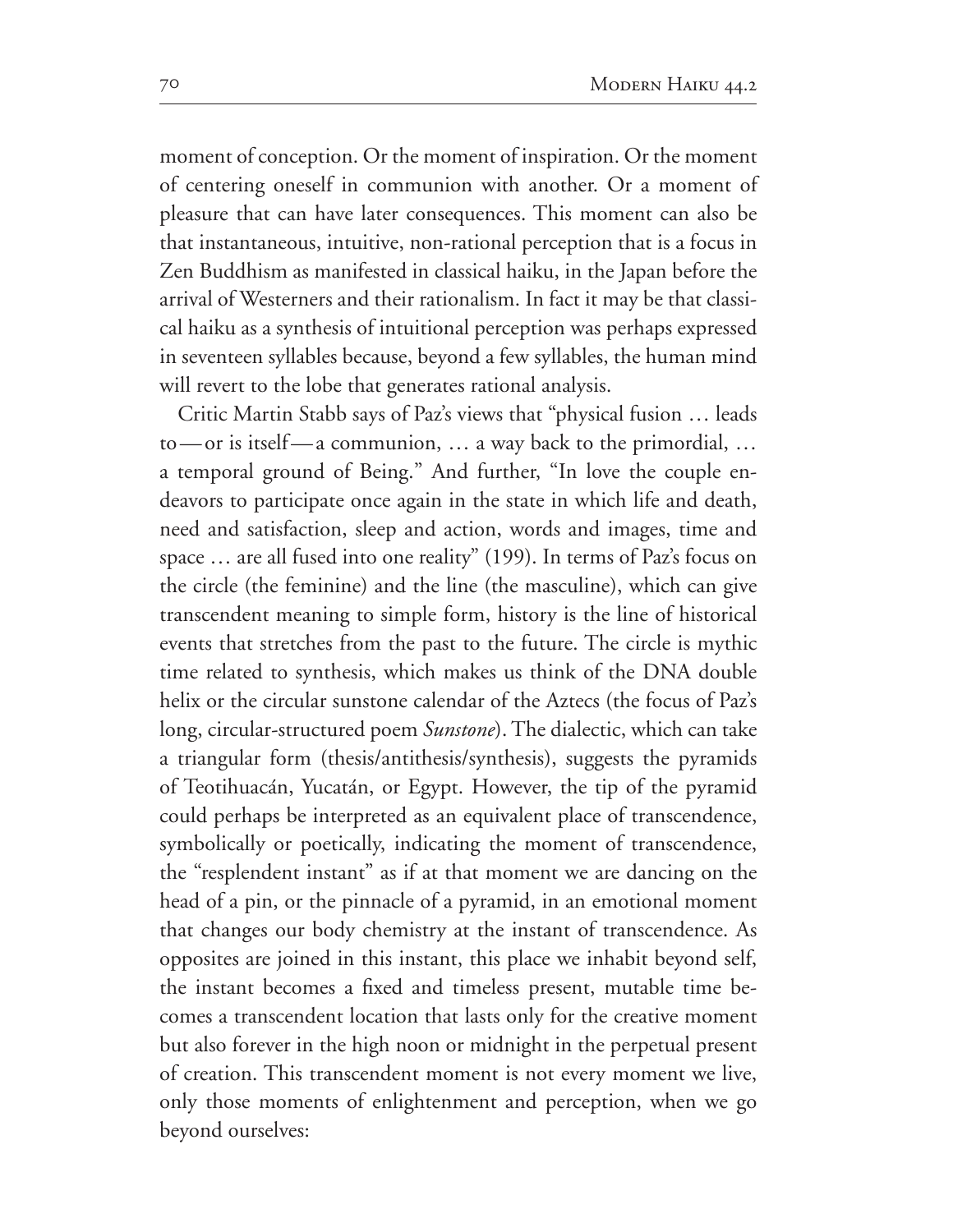here is nowhere, little by little I have been closing up and find no exit that doesn't open onto the instant, I am this instant, I suddenly left myself, I have neither name nor face. I am here, thrown at my feet, watching myself watching him watching me being watched. (Paz, *Libertad bajo palabra,*  

While Paz was brought up in the Western rationalist tradition, this quote shows how he gets beyond that focus, influenced by non-rationalist Surrealism, Zen, and other non-European literary traditions. He turns the rational inside out as he becomes both subject and object of his own perception, each joined to the other. The end of that moment is like this:

On the peak of the instant I said to myself: "I am eternal in the plenitude of time." And the instant falls into another timeless abyss.

Literary critic Rachel Phillips suggests that the following poem by Paz is a haiku, though I'm not sure I would agree:

Light doesn't flicker time empties itself of minutes, a bird has stopped in the air.

This bird, its forward movement suspended, is an indication that this image is in the perpetual present, a Pazian place where time is detained for the millennium of an instant, in which reality is beyond time in an interior/exterior landscape of this place beyond place. As Phillips says: "Myth is the form by which the mind seeks to order its own timelessness" (85). Likewise, she notes that almost all religions, and the myths of "primitive" beliefs, refer to a "realm beyond," that is, a paradise, eternity, Eden, etc. So this momentary transcendence of the "resplendent instant," in its fixed, perpetual present is perhaps the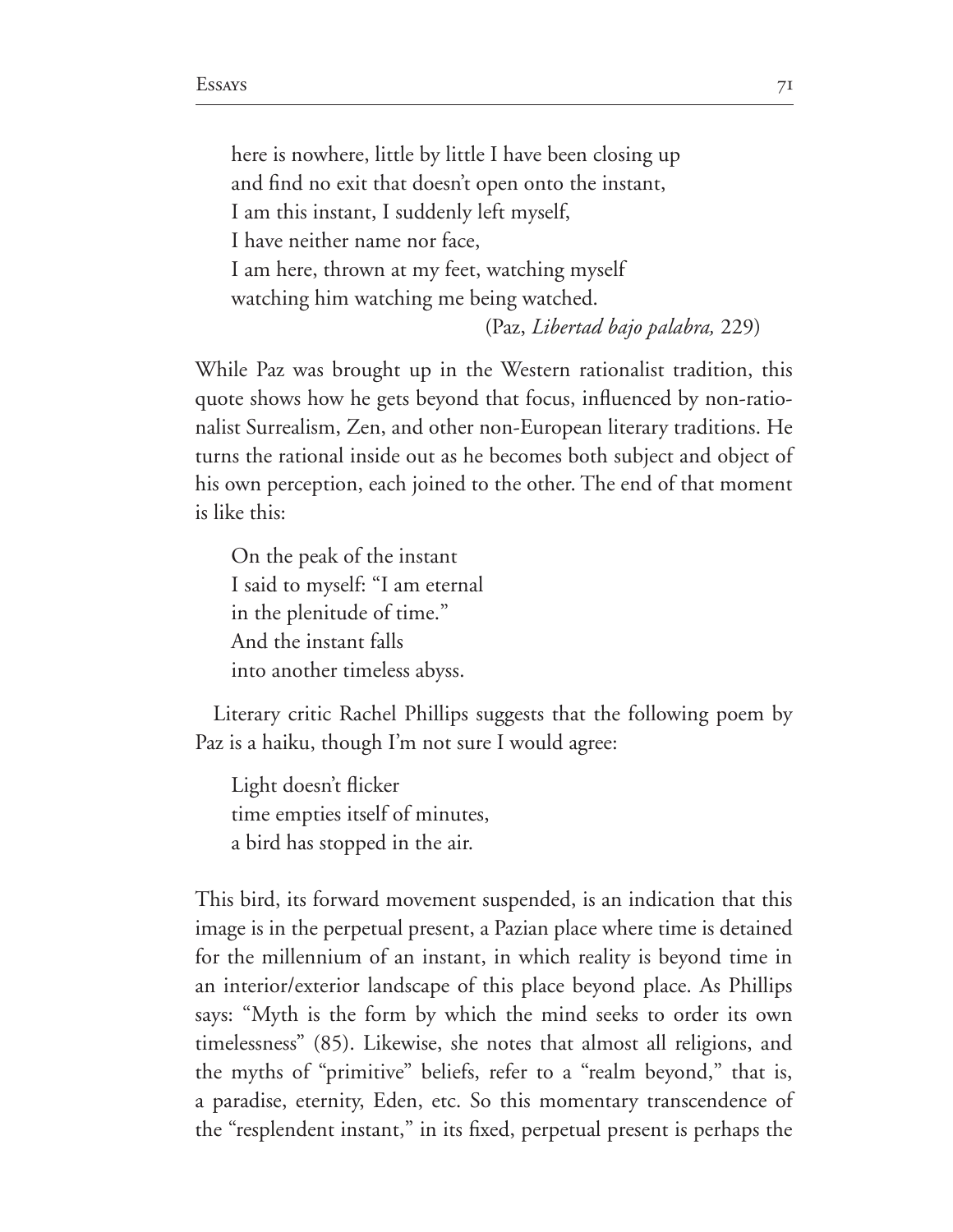attainment of a small slice of paradise. (Maybe even a nanosecond of the generally unattainable perfection, the only glimpse we'll get of it). Is what we call "paradise" simply a collection of various moments of creative transcendence that link humans with mythic (collective) creation within the context of the only type of "perfection" attainable? Perhaps as opposed to an infinite but unattainable paradise after death? When a reader engages the psychic structure of a poem as part of the experience of entering the poet's perception, the reader can "see" the "landscape" in the resultant words and images.

In early European literature, there was the topoi (Greek: "recurrent theme") of the *locus amoenus* (Latin: "pleasant place"), which was an idealized landscape that was often appreciated as an interior landscape (on the individual level) or a manifestation of an allegorical Eden/paradise (on an individual *or* collective level). The difference between the European *locus amoenus* and landscapes in classical Japanese haiku is that often the latter referred to actual places of symbolic meaning in Ja pan's culture, while the European landscapes were idealized places that did not actually exist except in the artist's mind. Is the *locus amoenus* an idealized equivalency of places like Lake Biwa that appear in Japanese haiku and literature?

When a landscape is a combination of interior and exterior, it is, Marshall McLuhan says: "an arrested moment of aesthetic conscious ness, a moment in and out of time," and "A Zen moment is reputed to present us in an instant of time of our being … in the landscape of our birthplace." Gaston Bachelard writes that "language bears within itself the dialectics of open and closed. Through *meaning* it encloses, while through poetic expression, it opens up"  $(222)$ . This sounds like the rational-intuitive opposition, i.e., "meaning vs. expression."

As Paz notes in *The Labyrinth of Solitude,* his most important book of essays, humans are the only beings who know they will die, who know they are alone, and in their solitude seek out communion, since the solitude comes from being expulsed from the center of the world at birth and leads to the desire of recovering the place, in the union of desire, of opposites, that brings the transcendence of the moment. As Paz says: "The feeling of solitude, which is a nostalgic longing for the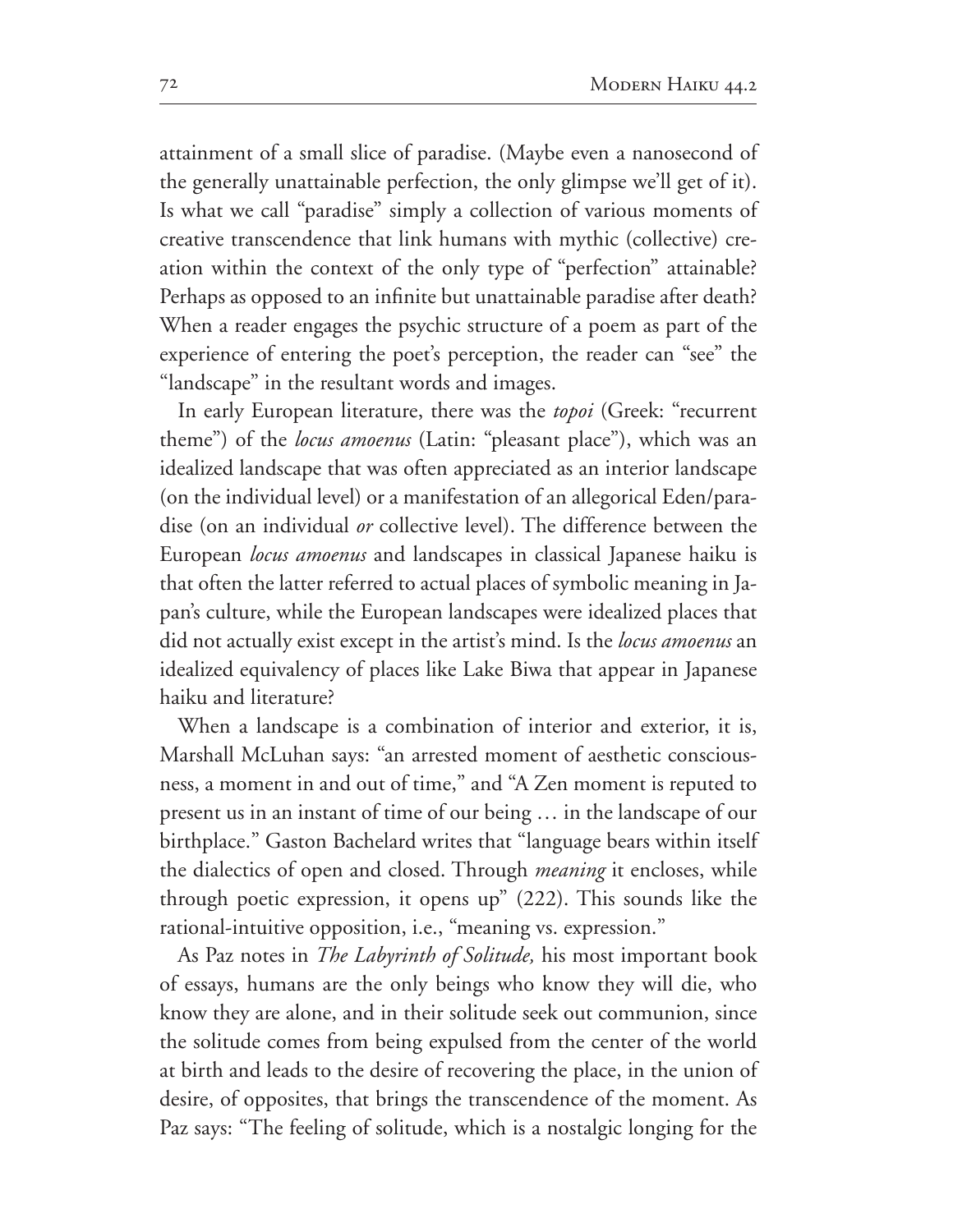body from which we were cast out, is a longing for a place." And such a place is that instant of momentary escape into transcendence in the communion, beyond time and space, or in a combination of both inte rior and exterior space, mental and physical realities, linear and mythic time, a primordial, mythic place as in his poem called "Here":

```
My steps in this street
resound
            in another street
in which
           I hear my steps
pass in this street
where
```
And, here's the last line of the poem, the "synthesis" where two op posites come together (the entire poem is also a spatial description of the synthesis as place), where "reality" is linked to something (fog) that makes clarity unclear and "reality" "unreal," an iconic village from which perception labors to exist in the transcendence of the joining of opposites:

only the fog is real

Echoes of his own footsteps are markers of time in the reverberation of sound in this place beyond place, that is both an interior landscape and an exterior one. That is: time and space are equivalent in this timeless place that is, perhaps, the location, poetically, of the "resplendent instant" of Paz's synthesis. Time and place are fused. It's obviously not a "real" place, since only the fog is real, he says. On the other hand, fog is real, though it seems unreal since it appears tangible and is, but only to a limited extent, unlike the solidity of most tangible objects. We feel its sensorial tangibil ity on our skin and its effects on our vision, but we can pass through it. And perhaps the mist we pass through is the veil between the instant and "reality," that time/place of climax, perception, inspiration, after which we come out on the other side of consciousness. Passing through with the other, with our other, with an/other. We always move through Paz's "laby rinth of solitude" to find communion if we can, and there transcend for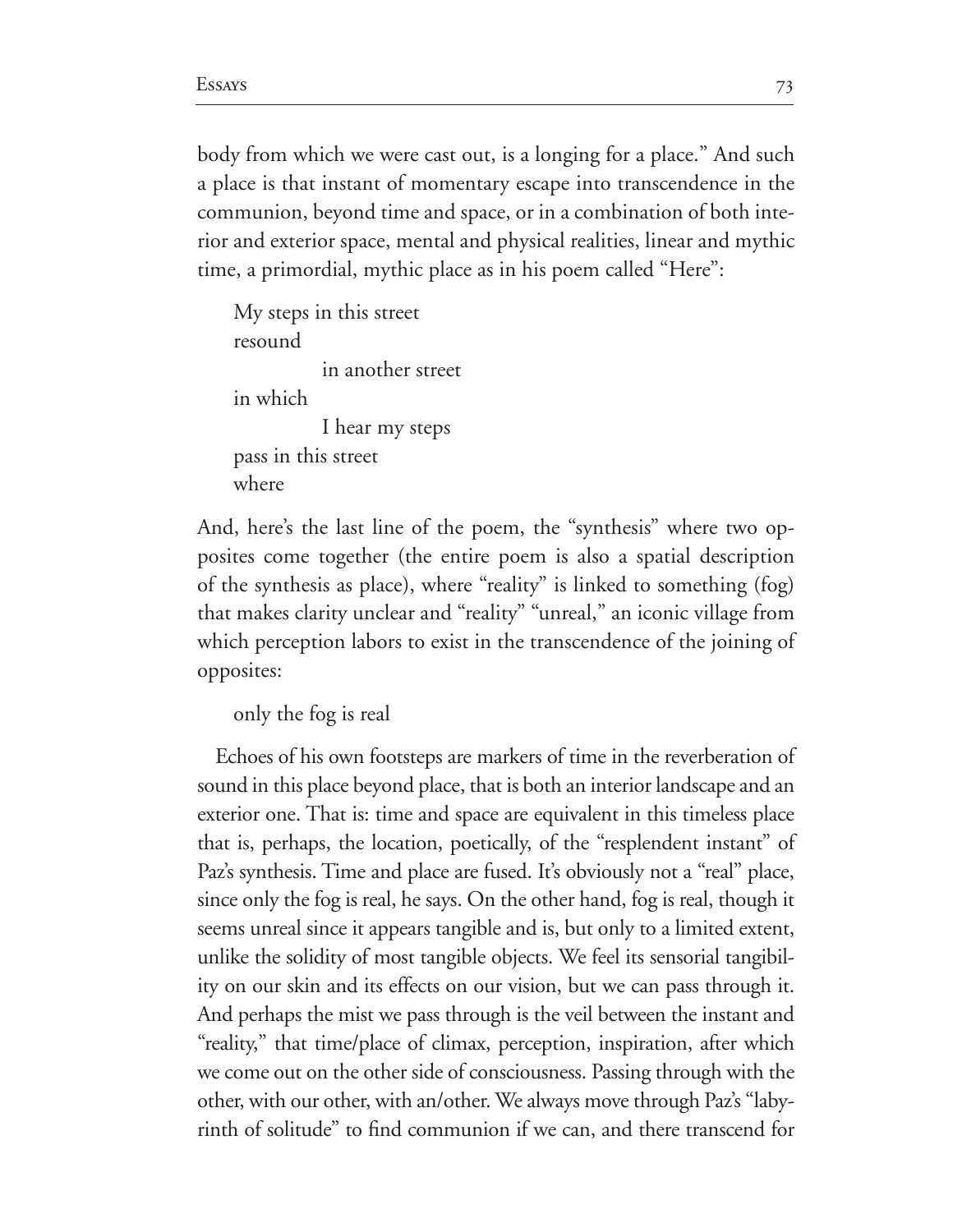intermittent instants. It is then that poets (known in one historic role as *vates* = "seer," in Western societies) must *see* and write what inspired him/ her at that moment, in the linear alphabet, an experience that comes from the synthesis, from the circle of perception, creation.

One hears the footsteps in "here" described by Paz's "poetic I" (the speaker in the poem) echo through the streets of the place, in this poem which is not a haiku but is the place where haiku come from. The rip ples in Bashô's pond spread out from where the frog jumped into this primordial pool, like wavelets of thought and perception. Paz's "village" and Bashô's pond poeticize places where, as Gaston Bachelard has noted, "Time is movement in space," the temporal is heard: Footstep echoes and the sound of the frog's splash are equivalent. Both sounds show tem poral progression: footsteps move along a street, redoubling themselves in echo, while in our mind we perceive the frog arrives at the pond, then jumps in. In each case, there has been movement through space—the steps, the jump. But in Paz's poem, the auditory confusion of echoes dovetails with the visual uncertainty of the fog, the only "real" thing in this "village of the mind." Paz puts you in the middle of the "resplendent instant" of transcendence, in this place where time is space. In Bashō 's haiku, the frog shows you where to go for perception: When your mind follows the frog into the water, it is a dive into consciousness. Paz's "vil lage" is, perhaps, located at the bottom of Bashô's "pond." But there is one difference between the two poems: Bashô's verse is a haiku while Paz's is haiku-like, in its nature if not in form.

From the Zen angle, here is R.G.H. Siu: "In their efforts to pass beyond the intellect … Zen Buddhists have emphasized the experi ence of the moment. Deliberation should not be permitted to interfere with the immediacy of the response" (308). Siu goes on to say that knowledge obtained from other than rational sources is not irrational but extra-rational. He notes that intuitive understanding is "grasped as an immediate total apprehension." He also explains that rational knowledge separates humans from nature because of the subject-object distance, while with intuitional knowledge humans become a partici pant in nature. And as we know, nature is a basic element in classical Japanese haiku, with humans as a part of it.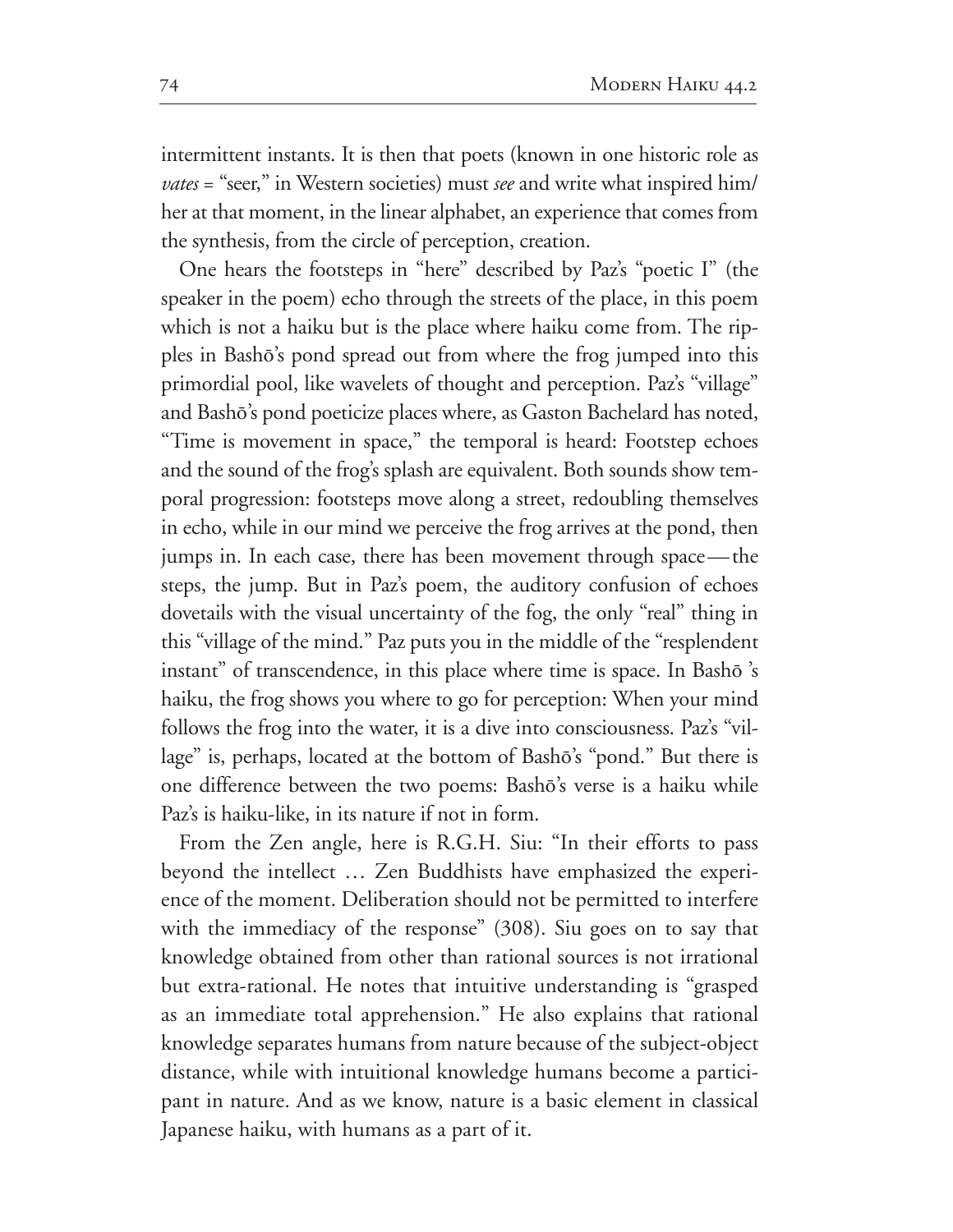Siu likewise explains that both types of knowledge are needed to work together, no matter where one starts. He proposes a "no knowl edge" category in between the rational and the intuitive, which could also be interpreted perhaps as an equivalent in Paz's writings as that union of opposites. Classical haiku is a result of acquiring intuitional perspective and transforming it into, say, seventeen syllables, which at its best actually implies or tells an entire story as the context surrounds the image. A clear poetic surface with many currents beneath resonate in the psychic structure of the poem and the reader's mind. The best haiku also allow the reader to, in some sense, recreate that Pazian "re splendent instant" that was the experiential basis of the poem, working backward from the surface image. And, of course, in Bashô's *Oku-no hosomichi* the two poets, Bashō and Sora, give you all the context you need during their journey on the Tôkaidô, on their voyage through life, on their travels inside and out. They become part of nature, leav ing culture behind—at least to some extent. This is the place of the perpetual present in Paz's ideology, the place where the frog's splash is heard, the place where you hear your footsteps resound from one street into another, the place where Bashō and Sora saw the moon over Lake Biwa—forever.

WORKS CITED

Bachelard, Gaston. *The Poetics of Space*. Boston: Beacon Press, 1964.

McLuhan, Marshall. "The Aesthetic Moment in Landscape Poetry," in Eugene Mc Namara, ed., *The Interior Landscape (the Literary Criticism of Marshall McLuhan,* 1943–1962). New York, McGraw-Hill, 1971. Quote on pages 162–63.

Paz, Octavio, "Basho an," in Eliot Weinberger, ed. and trans., *Collected Poems of Octavio Paz.* New York: New Directions, 1987.

–. "In Search of the Present" (Nobel Prize lecture 1990). Translated by Anthony Stanton. Nobel Prize Web site; http://www.nobelprize.org/nobel\_prizes /literature/laureates/1990/paz-lecture.html, acc. Feb. 3, 2013.

——. *Labyrinth of Solitude: Life and Thought in Mexico*. New York: Grove Press, 1961.

- Libertad bajo palabra. Mexico City, FCE, 2nd ed., 1968.

———. "The Tradition of Haiku," in Joaquin Mortiz, ed., *El signo y el garabato.*  Mexico City: Ed. Joaquin Mortiz, 1973.